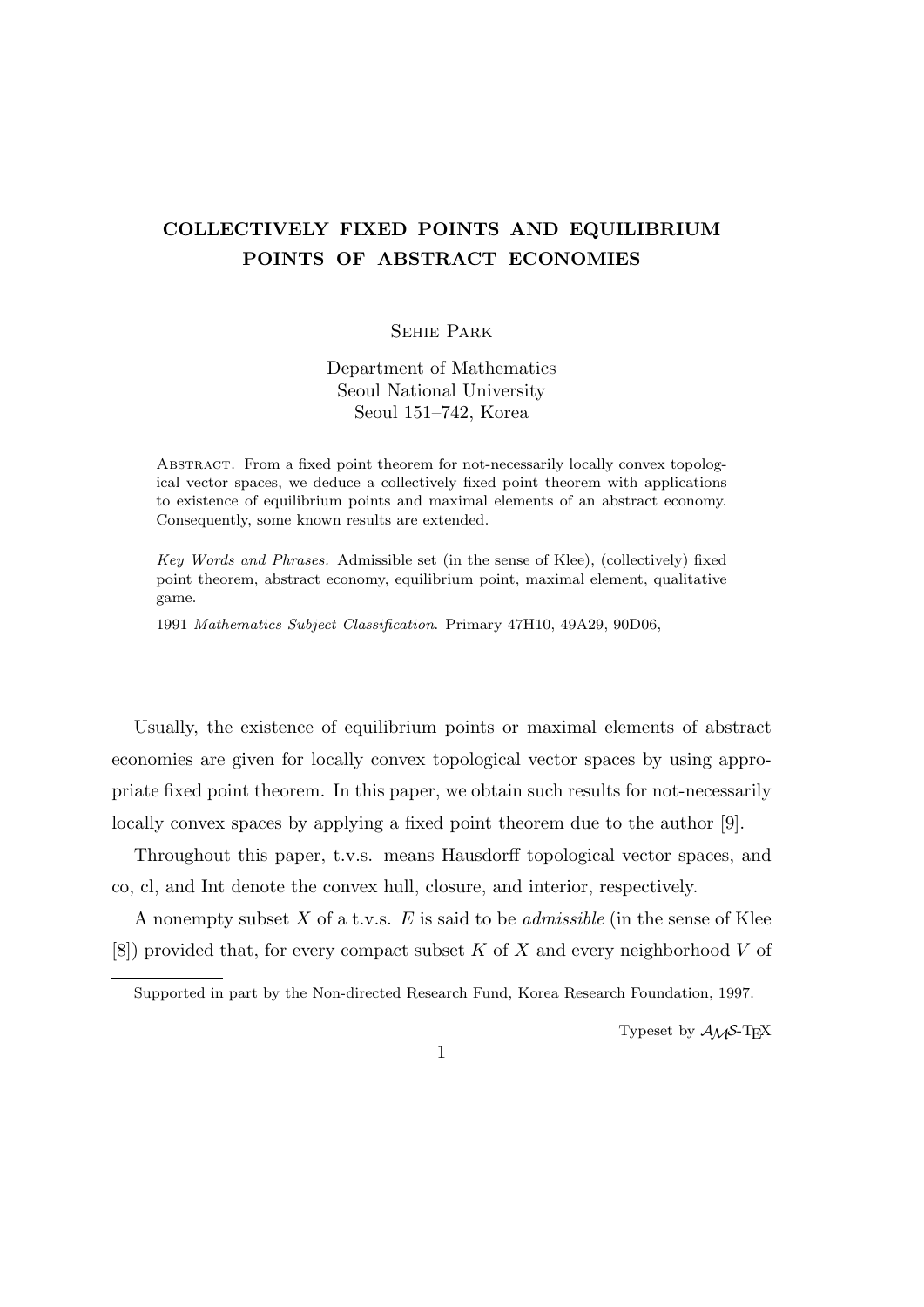the origin 0 of *E*, there exists a continuous map  $h: K \to X$  such that  $x - h(x) \in V$ for all  $x \in K$  and  $h(K)$  is contained in a finite dimensional subspace L of E.

Note that every nonempty convex subset of a locally convex t.v.s. is admissible. Other examples of admissible t.v.s. are  $l^p$ ,  $L^p$ , the Hardy spaces  $H^p$  for  $0 <$  $p < 1$ , the space  $S(0, 1)$  of equivalence classes of measurable functions on [0, 1], certain Orlicz spaces, ultrabarrelled t.v.s. admitting Schauder basis, and others. Moreover, any locally convex subset of an *F*-normable t.v.s. and any compact convex locally convex subset of a t.v.s. are admissible. Note that an example of a nonadmissible nonconvex compact subset of the Hilbert space  $l^2$  is known. For details, see Hadžić [4], Weber  $[12]$ , and references therein.

The following is a particular form of our new fixed point theorem in [9]:

**Theorem 1.** *Let D be a convex subset of a t.v.s. E, K a compact subset of D, and*  $f: D \to K$  *a continuous map.* If cl  $f(D)$  *is admissible in E, then f has a fixed point in K.*

From Theorem 1, we deduce the following collectively fixed point theorem:

**Theorem 2.** Let  $\{X_i\}_{i \in I}$  be a family of convex sets, each in a t.v.s.  $E_i$ , and  $K_i$  *a* nonempty compact subset of  $X_i$  such tht  $K = \prod_{i \in I} K_i$  is admissible in  $E = \prod_{i \in I} E_i$ . For each  $i \in I$ , let  $S_i, T_i : X = \prod_{i \in I} X_i \multimap K_i$  be maps satisfying

- (1) *for each*  $x \in X$ , co  $S_i(x) \subset T_i(x)$ ; and
- (2)  $D := \text{co } K \subset \bigcup_{y \in K_i} \text{Int } S_i^{-1}(y)$ .

*Then there exists an*  $\overline{x} \in K$  *such that*  $\overline{x}_i \in T_i(\overline{x})$ *, where*  $\overline{x}_i$  *is the projection of*  $\overline{x}$ *in*  $X_i$ , for each  $i \in I$ .

*Proof.* Since  $K = \prod_{i \in I} K_i$  is compact in *E*,  $D = \text{co } K$  is  $\sigma$ -compact and hence Lindelöf. Since *D* is regular, we know that *D* is paracompact. Consider  $S_i|_D$ :  $D \to K_i$ . Note that  $D = \bigcup_{y \in K_i} (\text{Int } S_i^{-1}(y)) \cap D$  by (2) and  $\text{Int}_D(S_i|_D)^{-1}(y) =$  $(\text{Int } S_i^{-1}(y))$  ∩ *D* for  $y \in K_i$ . Therefore,  $(\text{co } S_i)|_{D} : D \to X_i$  has a continuous selection  $s_i$ :  $D \to K_i$  such that  $s_i(x) \in \text{co } S_i(x) \subset T_i(x)$  for each  $x \in D$ . This follows from the selection theorem of Horvath [5, Theorem 3.2] (which extends results in [1], [3], [13], [14]). Define  $s: D \to K$  by  $(s(x))_i = s_i(x)$  for each  $i \in I$ and  $x \in D$ . Then *s* is continuous. Therefore, by Theorem 1, *s* has a fixed point  $\overline{x} \in K$ ; that is,  $\overline{x} \in s(\overline{x})$  and  $\overline{x}_i = (s(\overline{x}))_i = s_i(\overline{x}) \in T_i(\overline{x})$ . This completes our proof.

2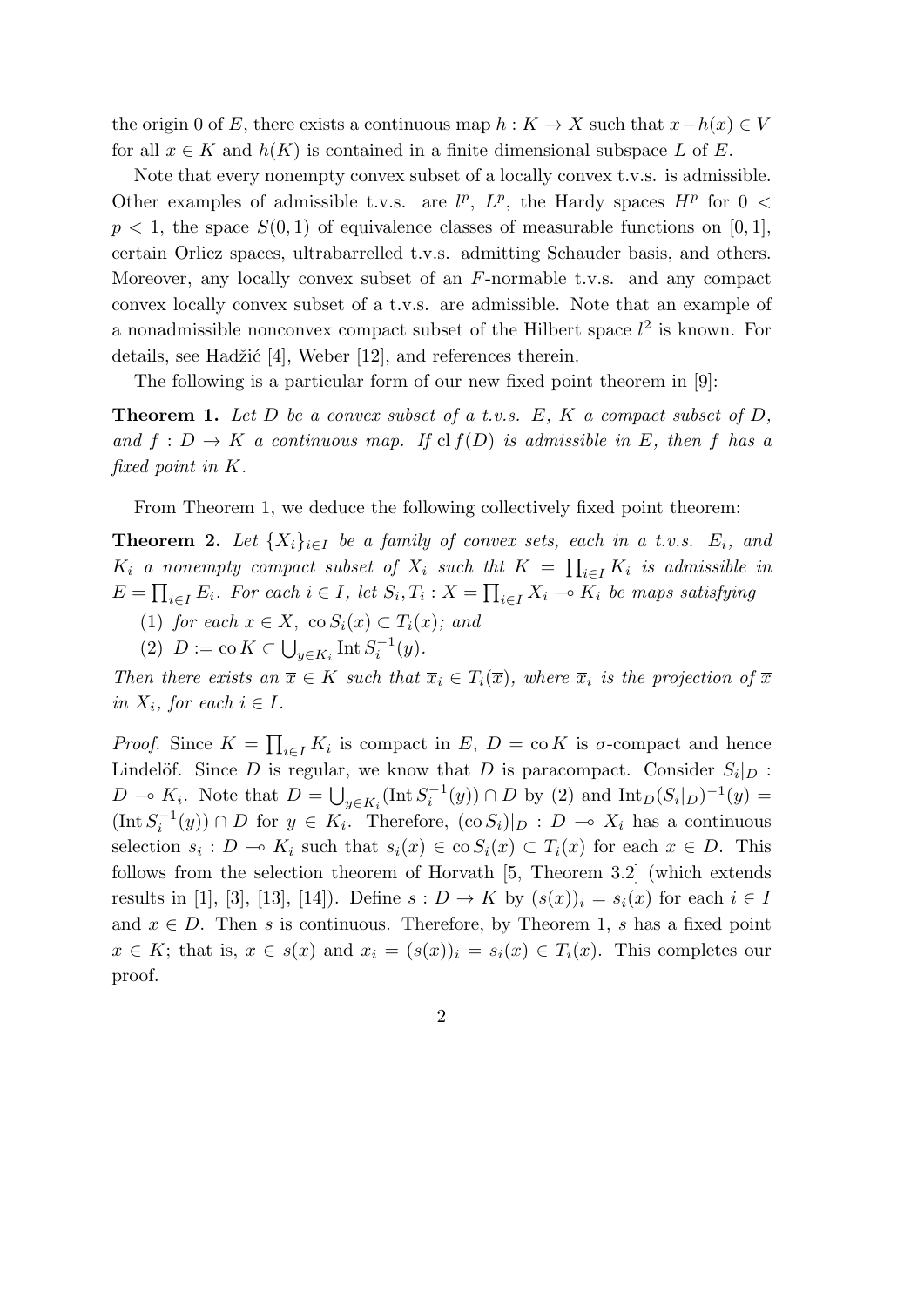**Remark.** If each  $E_i$  is locally convex, then Theorem 1 reduces to Yannelis and Prabhakar [14, Theorem 3.2], Ding *et al*. [3, Theorem 2], and Husain and Tarafdar [6, Theorem 2.2], and Wu and Shen [13, Theorem 2].

We apply Theorem 2 to the existence of equilibrium points and maximal elements of an abstract economy.

An abstract economy  $\Gamma = (X_i, A_i, B_i, P_i)_{i \in I}$  consists of an index set *I* of agents, a choice set  $X_i$  in a t.v.s., constraint correspondences  $A_i, B_i: X = \prod_{i \in I} X_i \multimap X_i$ , and a preference correspondence  $P_i: X \to X_i$  for each  $i \in I$ . An equilibrium point  $x = (x_i)_{i \in I} \in X$  is the one satisfying  $x_i \in B_i(x)$  and  $A_i(x) \cap P_i(x) = \emptyset$  for each  $i \in I$ . We say that  $x \in X$  is a maximal point of the game  $(X_i, P_i)_{i \in I}$  if  $P_i(x) = \emptyset$ for each  $i \in I$ .

**Theorem 3.** Let  $\Gamma = (X_i, A_i, B_i, P_i)_{i \in I}$  be an abstract economy such that, for  $each \ i \in I$ ,

- (1)  $X_i$  is a convex subset of a t.v.s.  $E_i$  and  $K_i$  is a nonempty compact subset *of*  $X_i$  such that  $K = \prod_{i \in I} K_i$  is admissible in  $E = \prod_{i \in I} E_i$ ;
- $(2)$  *for each*  $x \in X$ ,  $\text{co } A_i(x) \subset B_i(x) \subset K_i$ ;
- (3)  $D := \text{co } K \subset \bigcup_{y \in K_i} \text{Int}(A_i^{-1}(y) \cap (P_i^{-1}(y) \cup F_i)),$  where  $F_i := \{x \in X :$  $A_i(x) \cap P_i(x) = \emptyset$ ; and

(4) for each 
$$
x = (x_i)_{i \in I} \in X
$$
,  $x_i \notin \text{co } P_i(x)$ .

*Then* Γ *has an equilibrium point in K.*

*Proof.* Let

$$
G_i := \{ x \in X : A_i(x) \cap P_i(x) \neq \emptyset \} \text{ for each } i \in I.
$$

For each  $i \in I$ , we define two maps  $S_i, T_i : X \to K_i$  by

$$
S_i(x) = \begin{cases} A_i(x) \cap \text{co } P_i(x) & \text{if } x \in G_i, \\ A_i(x) & \text{if } x \in F_i, \\ B_i(x) \cap \text{co } P_i(x) & \text{if } x \in G_i \\ B_i(x) & \text{if } x \in F_i. \end{cases}
$$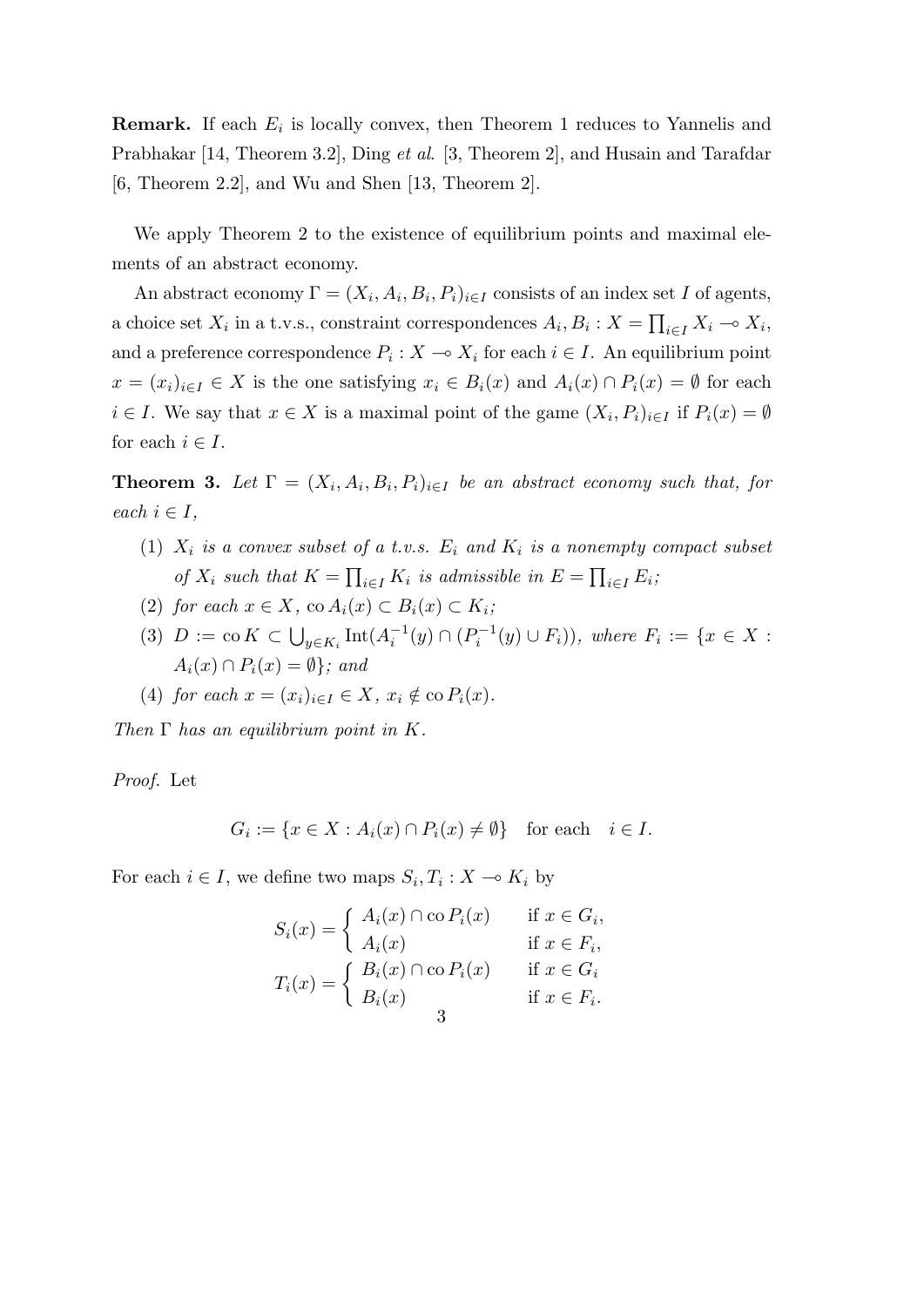Then for each  $i \in I$  and  $x \in X$ , we have  $\cos S_i(x) \subset T_i(x)$ ; and for each  $y \in K_i$ , we have

$$
S_i^{-1}(y) = [(A_i^{-1}(y) \cap (\text{co } P_i)^{-1}(y)) \cap G_i] \cup [A_i^{-1}(y) \cap F_i]
$$
  
\n
$$
\supset [(A_i^{-1}(y) \cap P_i^{-1}(y)) \cap G_i] \cup [A_i^{-1}(y) \cap F_i]
$$
  
\n
$$
= [A_i^{-1}(y) \cap P_i^{-1}(y)] \cup [A_i^{-1}(y) \cap F_i]
$$
  
\n
$$
= A_i^{-1}(y) \cap (P_i^{-1}(y) \cup F_i),
$$

which implies  $D = \text{co } K \subset \bigcup_{y \in K_i} \text{Int } S_i^{-1}(y)$  by (3). Therefore, all of the requirements of Theorem 2 are satisfied. Hence, there exists an  $\overline{x} \in K$  such that  $\overline{x}_i \in T_i(\overline{x})$  for each  $i \in I$ . By (4),  $\overline{x}_i \notin \text{co } P_i(\overline{x})$ . Therefore,  $\overline{x}_i \in B_i(\overline{x})$  for each *i* ∈ *I* by the definition of  $T_i$  and hence  $A_i(\overline{x}) \cap P_i(\overline{x}) = \emptyset$ . This shows that  $\overline{x}$  is an equilibrium point of Γ.

**Remark.** We followed the proof of Tarafdar [10, Theorem 3.1]. If all of *E<sup>i</sup>* 's are locally convex, then Theorem 3 reduces to Ding *et al*. [3, Theorems 4 and 5] and Husain and Tarafdar [6, Theorem 3.1]. Moreover, condition (3) seems to be artificial and is implied by

 $(D) := \text{co } K \subset \bigcup_{y \in K_i} \text{Int}(A_i^{-1}(y) \cap P_i^{-1}(y)).$ 

In this case, for locally convex  $E_i$ 's, Theorem 3 sharpens Wu and Shen [13, Theorem 10], which in turn extends results of Yannelis and Prabhakar [14], S.-Y. Chang [2], Tian [11], and Im *et al*. [7]. Similarly, [13, Theorems 11 and 12] can also be improved.

**Theorem 4.** Let  $\Gamma = (X_i, P_i)_{i \in I}$  be a qualitative game such that, for each  $i \in I$ ,

- (1)  $X_i$  is a convex subset of a t.v.s.  $E_i$  and  $K_i$  is a nonempty compact convex *subset of*  $X_i$  *such that*  $K = \prod_{i \in I} K_i$  *is admissible in*  $E = \prod_{i \in I} E_i$ ;
- (2)  $K \subset \bigcup_{y \in K_i} \text{Int}_X(P_i^{-1}(y) \cup F_i)$ , where  $X = \prod_{i \in I} X_i$  and  $F_i = \{x \in X :$  $P_i(x) = \emptyset$ ; and
- (3) *for each*  $x = (x_i)_{i \in I} \in X$ ,  $x_i \notin \text{co } P_i(x)$ *.*

*Then* Γ *has a maximal element in K.*

*Proof.* For each  $i \in I$ , define a map  $A_i: X \to K_i$  by  $A_i(x) = K_i$  for  $x \in X$ . Now we can apply Theorem 3 with  $A_i \equiv B_i$  and the conclusion follows.

$$
4\phantom{.0}
$$